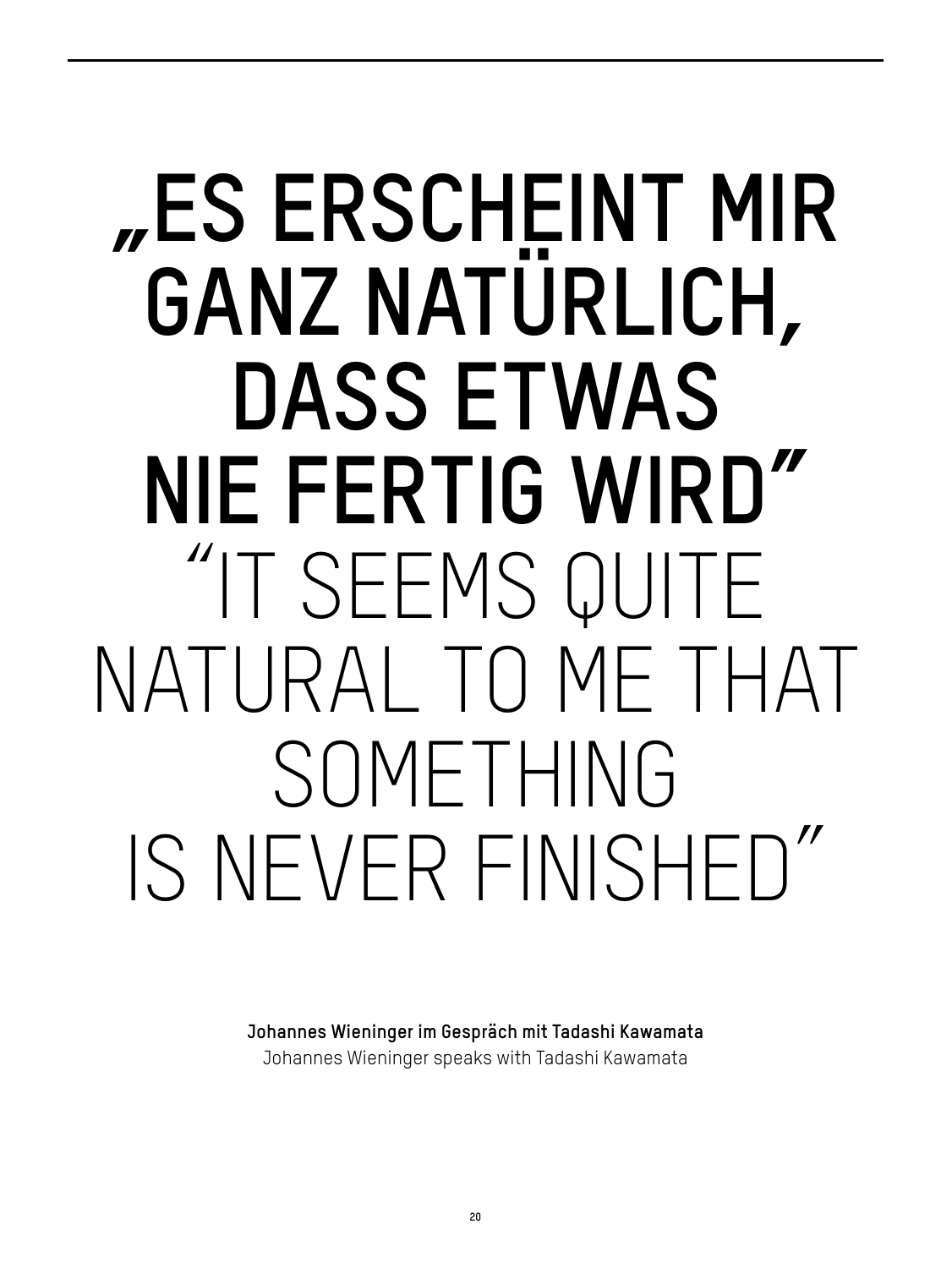

Portrait Tadashi Kawamata im MAK, 2013 Portrait Tadashi Kawamata at MAK, 2013 © MAK/Johannes Wieninger

**D er japanische zeitgenössische Künstler und Architekt Tadashi Kawamata arbeitet zurzeit mit dem MAK-Kurator Johannes Wieninger an der für 2014 geplanten Neugestaltung und Neuaufstellung der Schausammlung Asien des MAK zusammen. Bei einem Besuche in Wien besprachen die beiden kürzlich den Arbeitsprozess und Kawamatas Vorgehensweise.** 

**Johannes Wieninger [JW]***: Wir sind einander zum ersten Mal vor einem Jahr in Paris begegnet. In diesem Jahr haben Sie sehr viele Projekte realisiert, während Sie immer wieder an das MAK-Projekt gedacht haben. Können Sie uns einen kurzen Überblick geben über Ihre Arbeiten in diesem Jahr?* **Tadashi Kawamata [TK]**: Dieses Jahr war ich wirklich sehr beschäftigt. Schon seit 35 Jahren mache ich jährlich an die zehn Projekte, dieses Jahr hatte ich unter anderen eines in der Schweiz, in Ittingen (24. März 2013–2015, Scheiterturm/Log Tower), dann in der Camargue in Frankreich (Horizons, Camargue project 2011–2013, Water Paths), im Parc de la Villette in Paris (Collective Folie), dann auch noch bei der Art Basel (Favela Cafe). Nach Basel ging es nach Toronto (Scotiabank Nuit Blanche, Toronto, Canada) dann Florenz ("Tree Huts" am Palazzo Strozzi im Rahmen von CCC Strozzina) schließlich das Projekt am Place Vendôme (Hors-les-Murs anlässlich der FIAC) in Paris. Aber auch in Japan habe ich viel gearbeitet, dort wurde heuer ein dreijähriges Projekt abgeschlossen, wir hatten eine Art Abschlussfeier und

**Japanese contemporary artist and architect Tadashi Kawamata is currently working with MAK curator Johannes Wieninger on the redesign and reinstallation of the MAK Asia Collection for 2014. On a recent visit to Vienna the two sat down to talk about the working process and Kawamata's practice.**

**Johannes Wieninger [JW]:** *We met for the first time a year ago in Paris. It's a year in which you have realized many projects and meanwhile kept thinking about the MAK project. Can you give us a brief outline of your 2013 working year?*

**Tadashi Kawamata [TK]:** I've really been very busy this year. I've worked each year for 35 years on around ten projects: this year these included one in Switzerland in Ittingen (March 2013–2015 *Scheiterturm/Log Tower),* then a project in the

Camargue in France (Horizons, Camargue project 2011–2013, *Water Paths),* one in the Parc de la Villette in Paris *(Collective Folie),* then another at Art Basel *(Favela Cafe).* After Basel, I moved on to Toronto (Scotiabank *Nuit Blanche,* Toronto, Canada) then Florence *(Tree Huts* at Palazzo Strozzi as part of the CCC Strozzina), finally the project on Place Vendôme (Hors-les-Murs for the FIAC) in Paris. But I also worked on many things in Japan: a three-year project was finalized there; we had a kind of closing party and started dismantling, but two other projects are still underway. Sometimes my projects have a brief life, but they can also last longer than three–four years. And "on the side" I teach at the Beaux-arts *[L'École nationale supérieure des beaux-arts* in Paris], then there are also lectures, symposiums and so forth.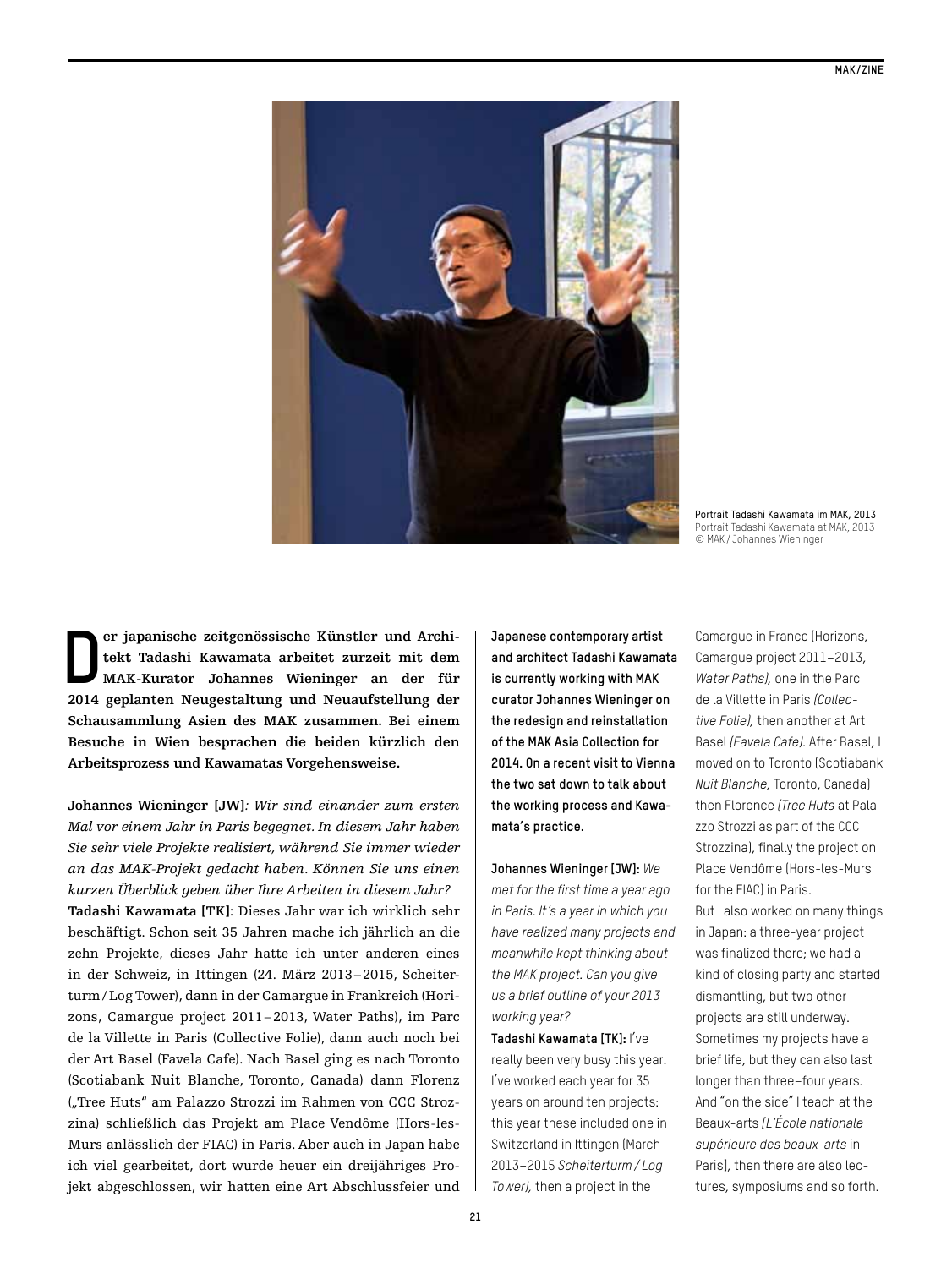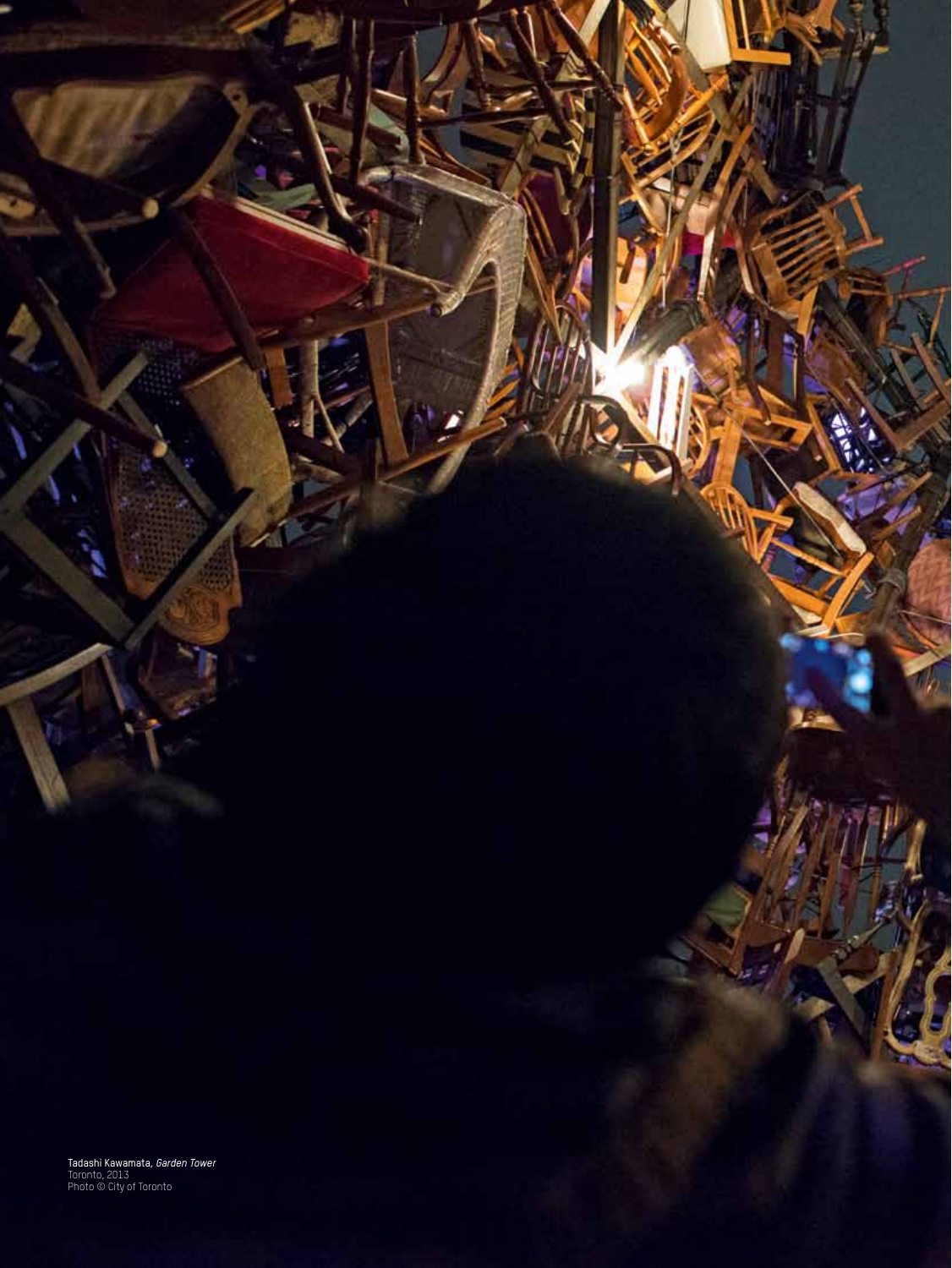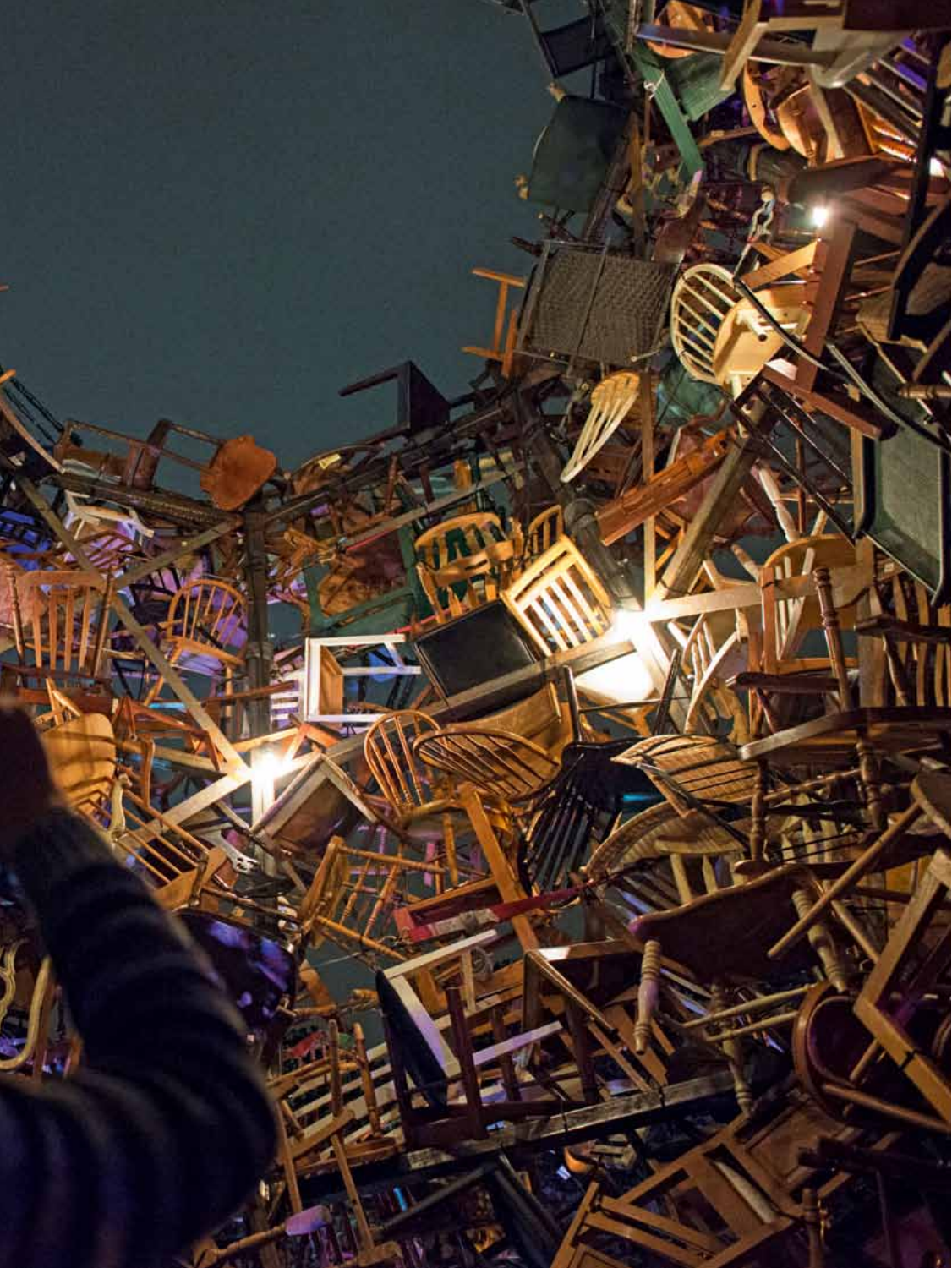Tadashi Kawamata,<br>*Tree Hut,* Place Vendôme<br>(FIAC – Foire internationale<br>d'art contemporain 2013)<br>Paris, 2013<br>© Tadashi Kawamata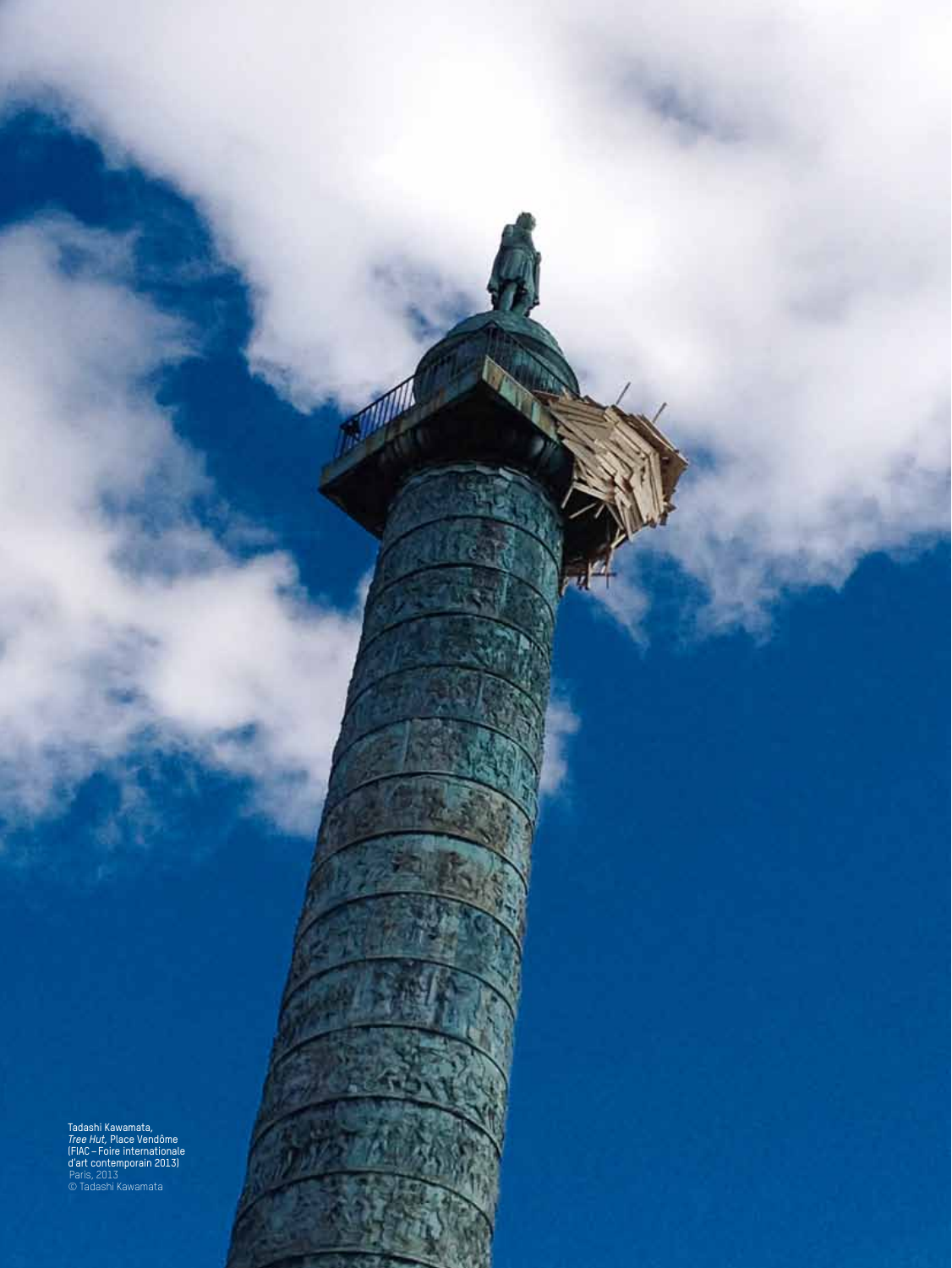

Tadashi Kawamata, *Favela Café*  (Art Basel 2013)/Basel, 2013 © Tadashi Kawamata

begannen mit der Demontage, aber zwei weitere Arbeiten werden in Japan noch fortgesetzt. Manchmal sind meine Projekte nur von kurzer Dauer, aber sie können sich auch über drei bis vier Jahre erstrecken. Und "daneben" unterrichte ich auch an der Beaux-arts (L'École nationale supérieure des beaux-arts in Paris), dazu kommen noch Vorträge, Symposien, ja – es war sehr dicht.

Aber für mich ist das normal, immer in Bewegung zu sein, das mag ich.

**JW:** *Bei unserem ersten Treffen im November 2012 in Paris haben Sie eigentlich gleich zugesagt und es begann ein "work in progress". Was waren dann Ihre ersten Überlegungen nach dem Besuch in Wien im Jänner 2013?*

**TK:** Ich bin an der Stadt Wien selbst sehr interessiert, ich habe ja auch schon einige Projekte hier und in Österreich gemacht. Ich mag die Kaffeehäuser, ich mag die Menschen hier, Wien ist auch ein bisschen langsam, ich entspanne mich immer, wenn ich hierher komme. Diese Stadt ist mir vertrauter als andere.

Zu diesem Projekt habe ich gedacht "Warum nicht?" Das MAK kannte ich ja und ich habe einige gute Ausstellungen hier gesehen.

Yes, it was a heavy schedule. But it's normal for me always to be on the move, I like it.

**JW:** *At our first meeting in Paris in 2012 you actually agreed to the project straight away, and this was the start of our "work in progress". What were your first considerations after coming to Vienna in January 2013?* **TK:** I am very interested in the city of Vienna; I've already done some projects here and in Austria. I like the cafés, I like the people here. Vienna is also a bit slow; I can always relax when I come here. I feel more at home in this city than in many others. As for this project, I thought "why not?" I knew the MAK, after all, and I've seen some excellent exhibitions here.

**JW:** *You must be familiar with working with a museum collection that has evolved historically. You nearly always work with or at historical monuments, such as: Versailles, Place Vendôme, et al.*

**TK:** This might be true, but I don't only deal with historical locations. I don't actually seek out the locations myself, but when someone suggests a place to me I think about it and its history and look for connections to the singularity of its local environment and surroundings. I'm not only concerned with the monument itself. Eighty-to-ninety percent of my projects are suggested to me; my works are real commissions in that sense. I'm invited to create a work for a specific place, or for a city.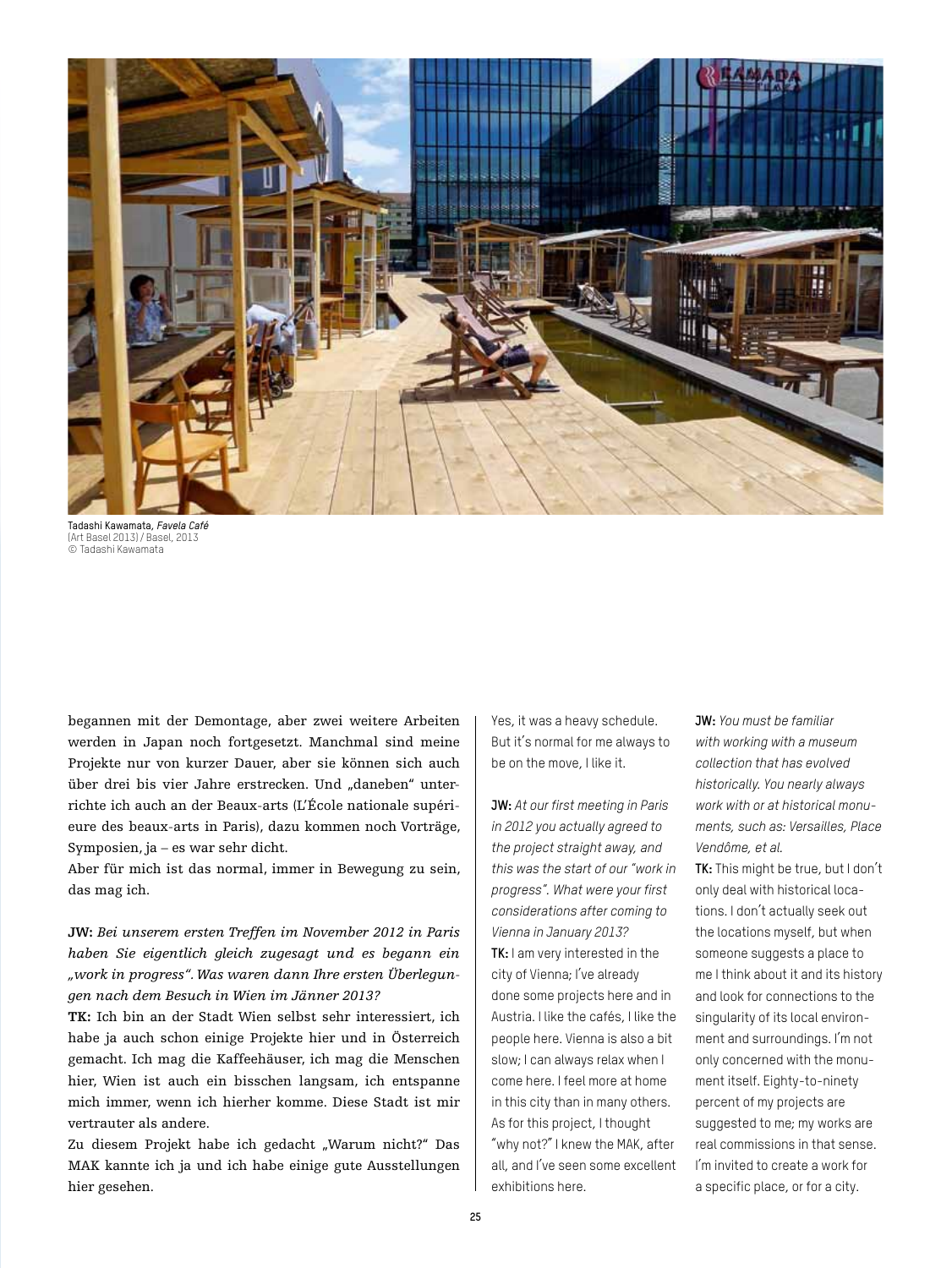#### **INTERVIEW**

**JW:** *Mit einer historisch gewachsenen Museumssammlung zu arbeiten, muss Ihnen eigentlich vertraut sein. Sie arbeiten ja fast immer mit oder an historischen Monumenten: Versailles, Place Vendôme…*

**TK:** Das mag schon stimmen, aber ich beschäftige mich nicht nur mit historischen Orten. Eigentlich suche ich mir die Orte nicht selber aus, aber wenn mir ein Platz vorgeschlagen wird, so denke ich über ihn und seine Geschichte nach und suche Verbindungen zur lokalen Eigenheit und der Umgebung. Es geht mir nicht nur um das Denkmal selbst. 80 bis 90 Prozent meiner Projekte werden mir vorgeschlagen, meine Arbeiten werden regelrecht bestellt. Ich werde eingeladen, eine Arbeit zu einem bestimmten Platz zu machen, oder auch zu einer Stadt, dort kann ich mir dann einen Ort suchen, das hängt von einigen Faktoren ab. Es gibt nur ganz wenige Projekte, bei denen ich mir einen Ort selbst aussuche – aber dann bestelle ich das Projekt quasi bei mir selbst. Sogar das letzte Projekt am Place Vendôme wurde bestellt, auch die Installation in Versailles war eine Auftragsarbeit.

#### **JW:** *So wie das MAK-Projekt. Wir haben den Raum und die Sammlung vorgegeben.*

**TK:** Ja, genau so ist es. Ich brauche auch Vorgaben, ohne die ist es für mich sehr schwierig. Erst dann kann ich die Dinge neu erschaffen, aus dem Auftrag heraus entsteht eine neue Sache, das ist das eigentlich Spannende und Erfreuliche an meiner Arbeit.

**JW:** *Sie haben in Japan studiert, kennen also die ostasiatische Kunstgeschichte sehr gut. In der MAK-Installation kommt es zu einem direkten Nebeneinander Ihrer Arbeit mit traditionellem Kunsthandwerk, das oft sehr detailreich und kostbar ausgeführt ist. Führt dies zu einer anderen Sicht der Sammlung? Für mich als Leiter der Asiensammlung des MAK macht es ja einen großen Unterschied, ob ich die Sammlungsobjekte einfach in eine Vitrine stelle oder mit Kawamata arbeite.*

**TK:** Ja, ich mache keine Vitrine, ich schaffe vielmehr einen Raum und überlege mir, wie man die Sammlung zeigen soll. Für mich ist wichtig, wie die Leute die Objekte betrachten, wie sie sich in meinem Raum bewegen, an diesem Projekt interessiert mich auch, wie die Besucher Dinge anders und neu entdecken können.

#### **JW:** *Und die Besucher werden Neues entdecken, weil sie die Sammlung in einer anderen Art betrachten werden.*

**TK:** Sie werden einen anderen Betrachtungspunkt (point of view) einnehmen müssen. Genau dazu möchte ich sie verführen und natürlich bin ich schon auf Reaktionen gespannt.

**JW:** *Filme und Bilder, die Ihre Arbeit dokumentieren, zeigen Sie nie alleine, Sie arbeiten stets mit anderen zusammen.* 

**Für mich ist wichtig, wie die Leute die Objekte betrachten, Dinge anders und neu entdecken können.** What's important for me is how people view the objects, see things differently and discover them anew.

There are only a few projects for which I chose a location for myself. In any case I commission the resulting project as if it were my own. Even the last project on Place Vendôme was commissioned; also the installation in Versailles was a commission.

**JW:** *Like the MAK project. We specified the room and the collection.*

**TK:** Exactly. I need specifications; I find it very difficult without them. Only then can I create things that are new; ensuring something new comes out of the commission. This is what makes my work so exciting and such a pleasure.

**JW:** *You studied in Japan, so you have an excellent knowledge of East Asian art history. The MAK installation presents a direct confrontation of your work with traditional decorative*  *arts, which are often executed with great detail and are very precious. Does this lead to a different view of the collection? For me as Curator of the MAK Asia Collection, there's a great difference between simply placing the collection objects in a showcase and working with someone else as a mediator.* **TK:** Certainly, I don't make showcases; I tend to create a space, and I think about how the collection can be displayed. What's important for me is how people view the objects, how they move around in my space. Another thing that interests me about this project is how the visitor may see things differently and discovers them anew.

**JW:** *And visitors will discover something new because they view the collection in a different way.* **TK:** They are going to have to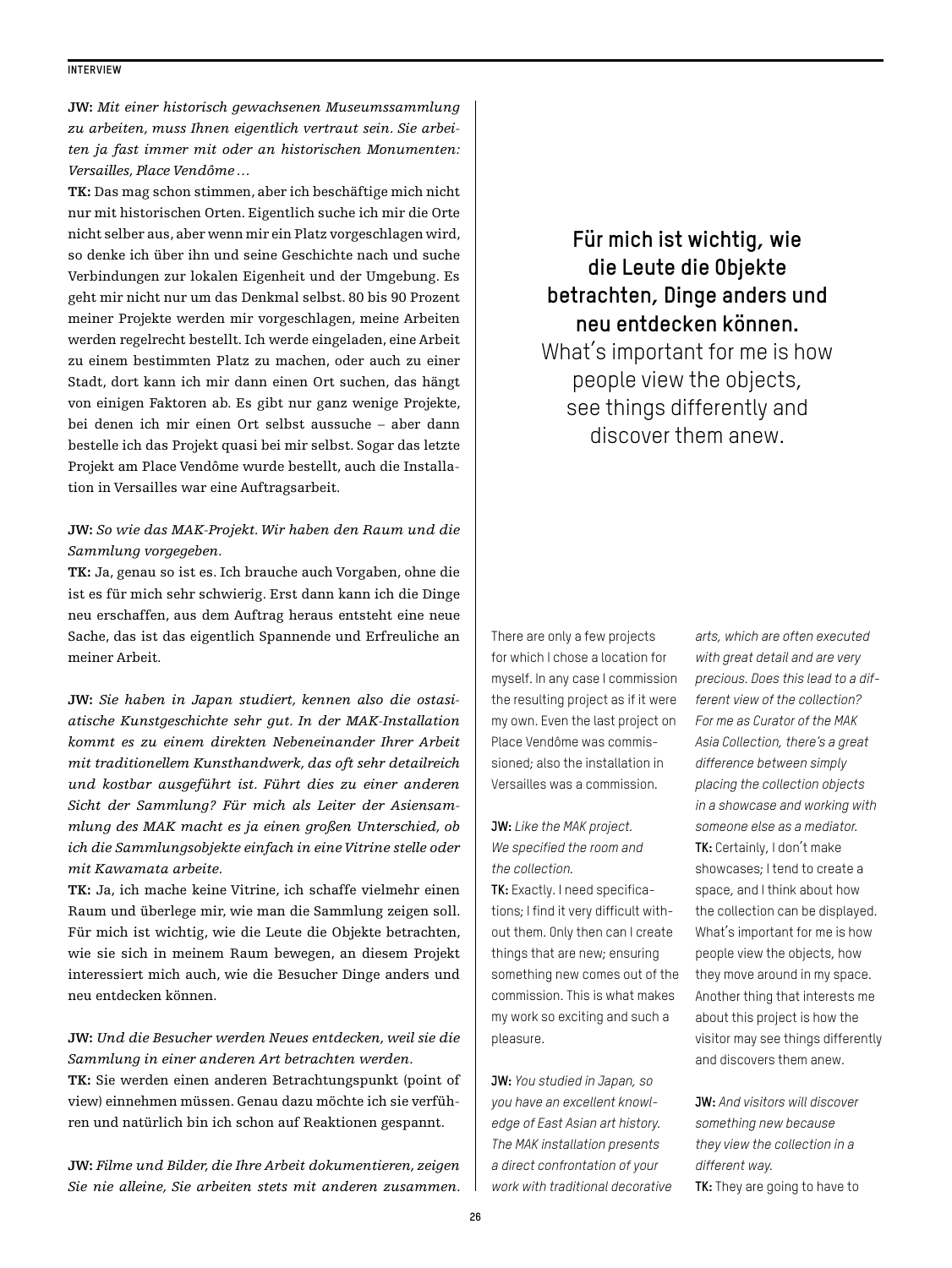

**Tadashi Kawamata***, Horizon,***<br>***Water Paths* **(Musée de la Camargue)<br>Camargue, 2011–2013<br>© Tadashi Kawamata**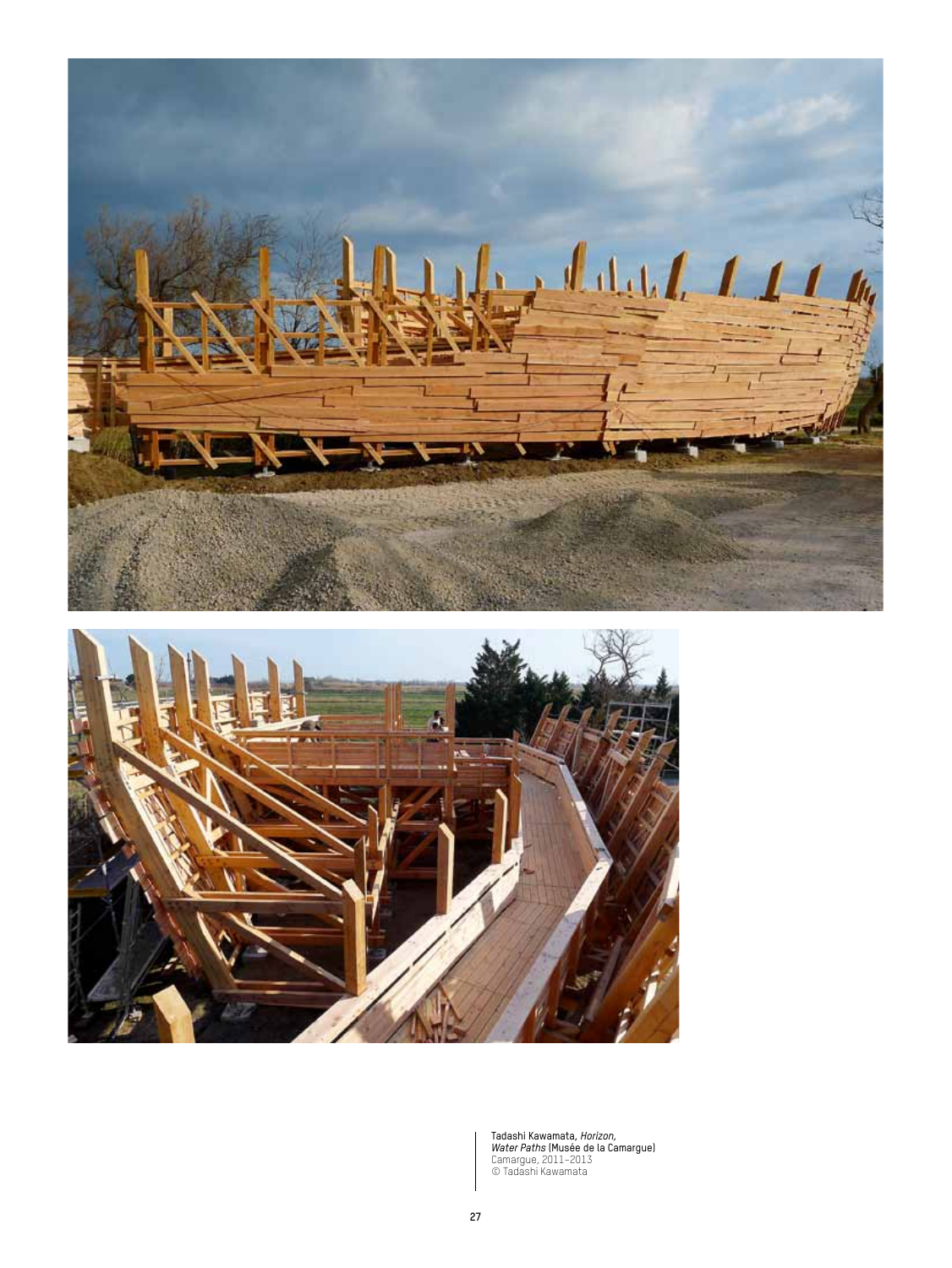



**Tadashi Kawamata<br>***Scheiterturm / Log Tower***<br>|Itingen, 2013<br>Photo: Stefan Rohner<br>© Kunstmuseum Thurgau**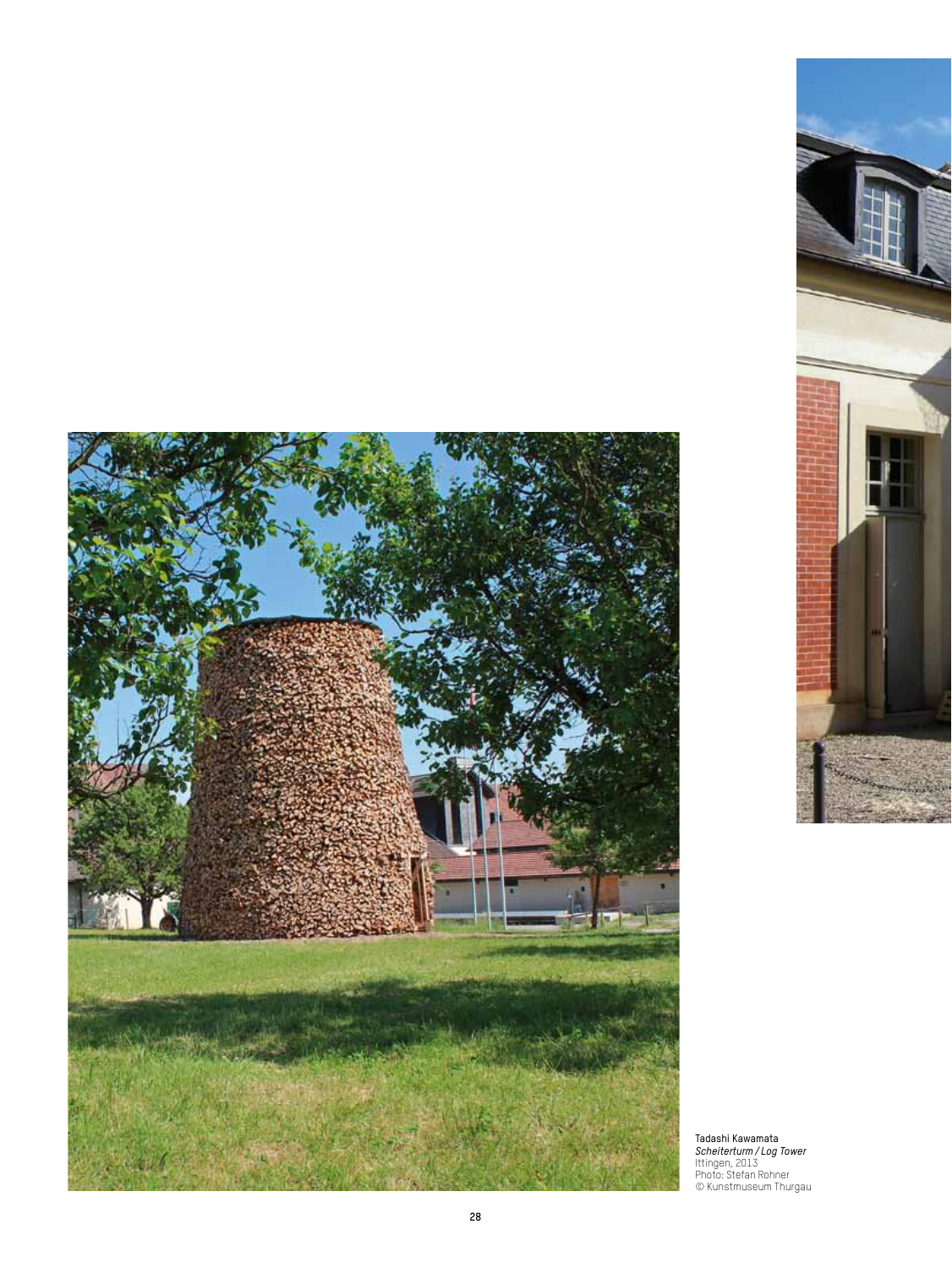

**Tadashi Kawamata***, Gandamaison***<br>(La Maréchalerie – Centre d'art contemporain)<br>Versailles, 2009<br>© Tadashi Kawamata**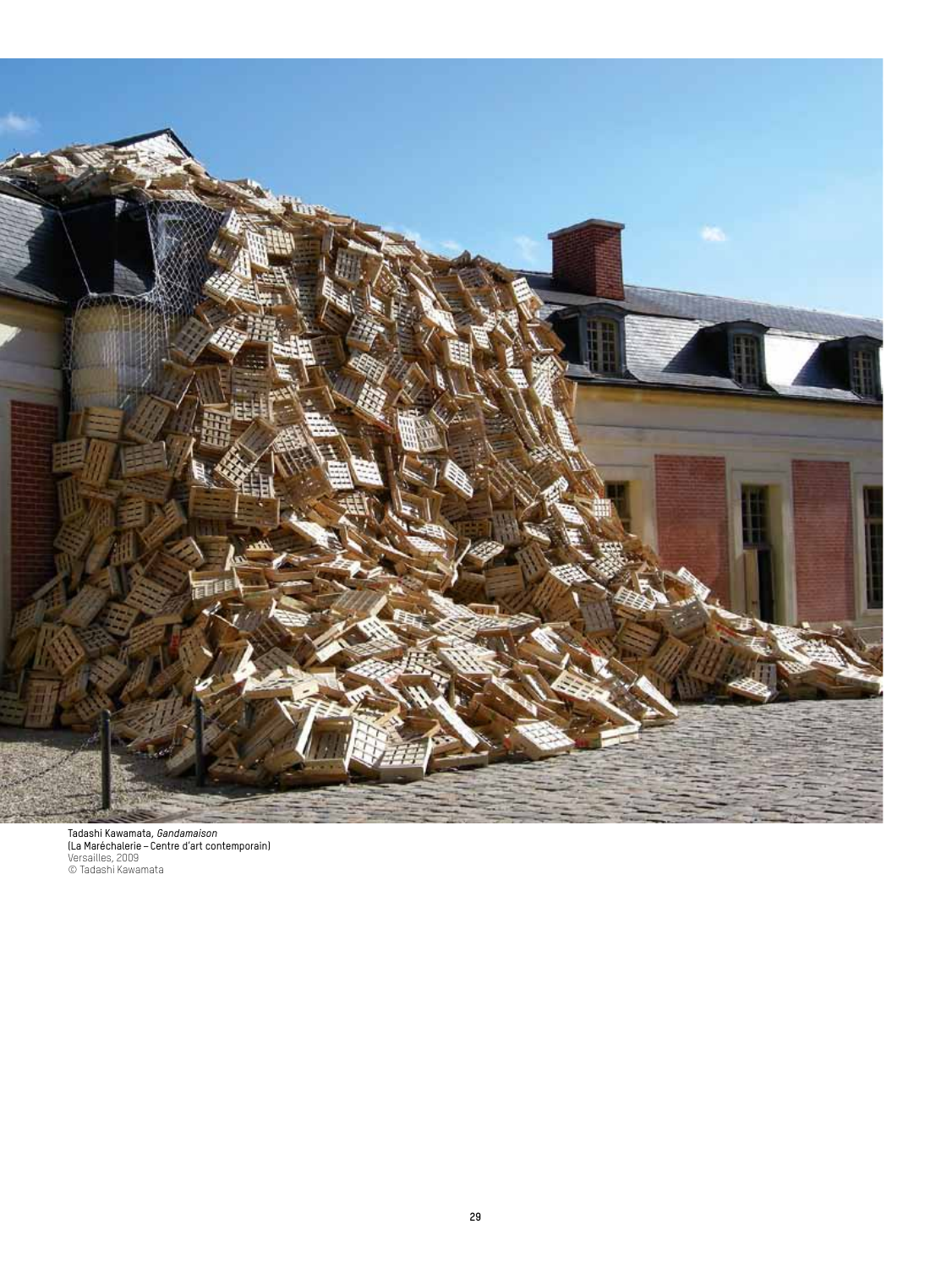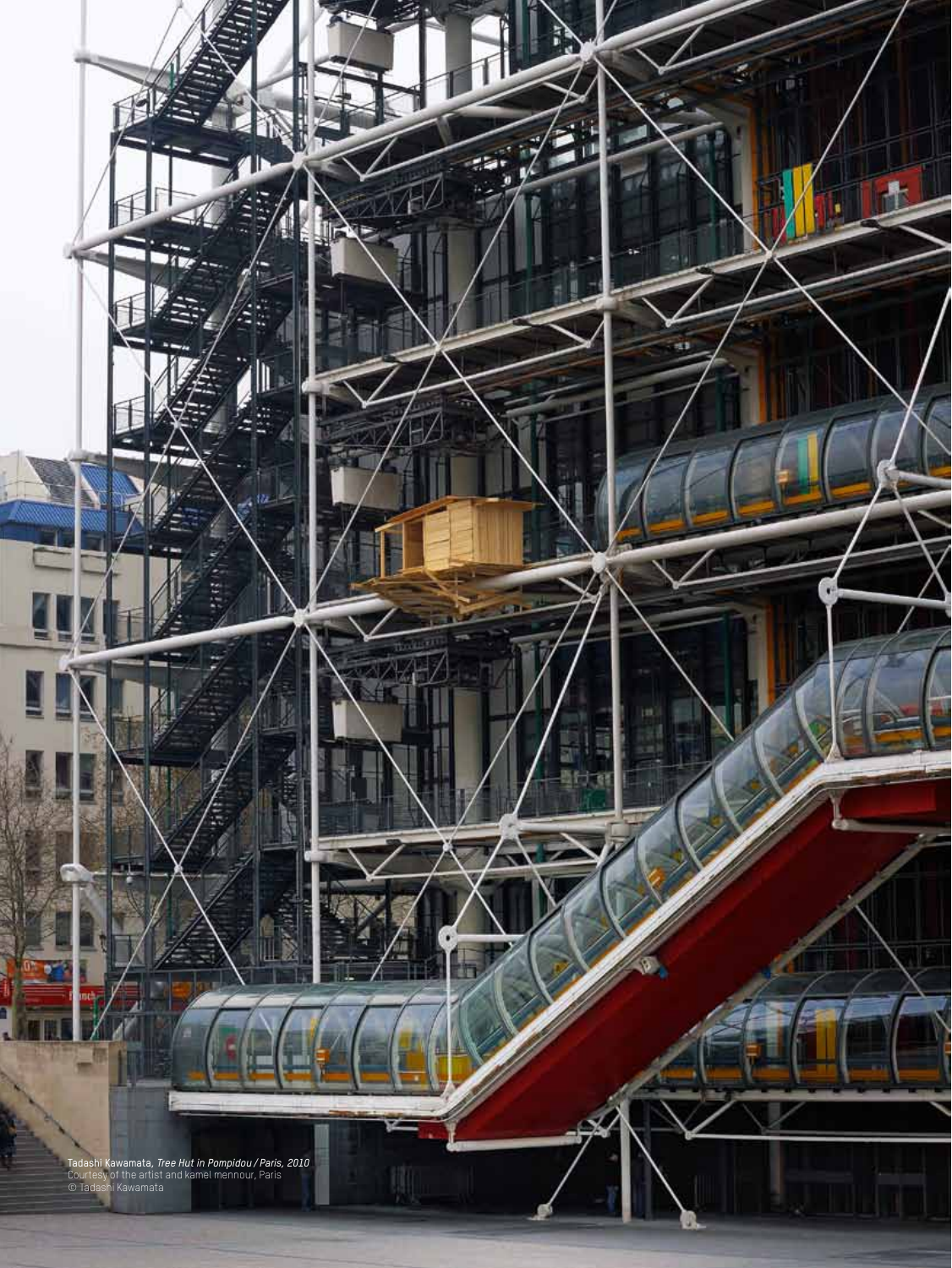## **Ich glaube nicht an das Permanente, an das Ewige, daran, dass alles so bleiben muss, wie es ist.** I don't believe in the permanent, in the everlasting, that everything has to stay as it is.

*Auch während der gemeinsamen Vorbereitungen in Paris und Wien waren immer mehrere Leute um Sie herum, es wurde ständig diskutiert und gezeichnet, um neue Ideen und Varianten auszuprobieren.*

**TK:** Ich liebe es sehr, meine Vorstellungen zu teilen und zu diskutieren. Selbstverständlich arbeite ich alleine in meinem Studio, aber dann möchte ich auch wissen, was die anderen über meine Projekte denken, daher suche ich die Zusammenarbeit.

### **JW:** *Permanente Veränderung bzw. Möglichkeit zur Veränderung ist ein Prinzip der MAK-Installation. In ein bis zwei Jahren kann der "Kawamata-Saal" völlig anders aussehen. Warum ist Ihnen dies so wichtig?*

**TK:** Ich glaube nicht an das Permanente, an das Ewige, daran, dass alles so bleiben muss, wie es ist. Ich möchte nichts Endgültiges, Fertiges erzeugen. Eine Ausstellung muss "beweglich" bleiben, man muss die Objekte immer wieder austauschen. Die Besucher sollen das locker (relaxed) nehmen, es muss für sie erfrischend sein, ich möchte Offenheit in jeder Beziehung. Wir machen auch die Fenster auf, man soll hinaussehen können, Wetter und Licht ändern sich ständig, das wird auch Auswirkungen auf die Präsentation der Sammlung haben. Nicht nur eine Möglichkeit des Betrachtens und Erlebens zu haben, ist so wichtig. Es erscheint mir ganz natürlich, dass etwas nie fertig wird.

#### **JW:** *Wir werden die Fenster des Saales aufmachen und Tageslicht hereinlassen, man wird auch das Tor von Walter Pichler sehen können. Dies freut Sie besonders. Warum?*

**TK:** Ich traf Walter Pichler zum ersten Mal 1982 in Venedig. Die Biennale wurde im Juni eröffnet, aber selbst zwei Wochen vorher war kein Künstler vor Ort. Ich habe mich echt gefragt, was denn da los ist, weil ich mir sehr viel erwartet habe. Es war ja meine erste große internationale Ausstellung, eine riesengroße Chance für mich, vor internationalem Publikum meine Arbeit zu präsentieren. Also war ich schon zwei Monate vorher in Venedig. Ich habe in den Giardini im japanischen Pavillon gearbeitet, aber da war noch jemand

take another point of view. And this is exactly what I want to persuade them to do, and of course I'm eager to see their reactions.

**JW:** *Films and pictures documenting your work never show you on your own; you're always working together with others. During the preparations in Paris and Vienna there were always several people around you, discussing and drawing things the whole time in order to try out new ideas and variants.*

**TK:** I love sharing my ideas and talking about them. Of course I work alone in my studio, but then I also want to know what others think about my projects, therefore I seek collaboration

**JW:** *Permanent change or the potential to change is a principle of the MAK installation. In one or two years the "Kawamata Gallery" might look entirely different. Why is this so important to you?*

**TK:** I don't believe in the permanent, in the everlasting, that everything has to stay as it is. I don't want to make anything final, finished. An exhibition has to stay "in movement"; you have to keep changing the objects. Visitors should react to this in a relaxed way; it has to be refreshing for them. I want openness in every way. We also open up the windows; people should be able to see outside. Weather and light change constantly; this affects the presentation of the collection. It's so important to have more than just one opportunity of seeing and experiencing things. It seems quite natural to me that something is never finished…

**JW:** *We shall open the gallery windows; we are letting the daylight in so we'll also be able to see Walter Pichler's* Gate. *You're very happy about this. Why?* **TK:** I met Walter Pichler for the first time in May 1982 in Venice. The Biennale opened in June, but even two weeks before this there was no sign of any artists there. I asked myself what on earth was going on, because I expected to see a whole crowd of them. It was my first major international exhibition, a huge chance for me to present my work to an international public. So I arrived in Venice two months before the opening. I worked in the Giardini in the Japanese Pavilion, but one other person was there as well—Walter Pichler in the Austrian Pavilion. We kept meeting up in a restaurant; unfortunately my English wasn't very good at the time, but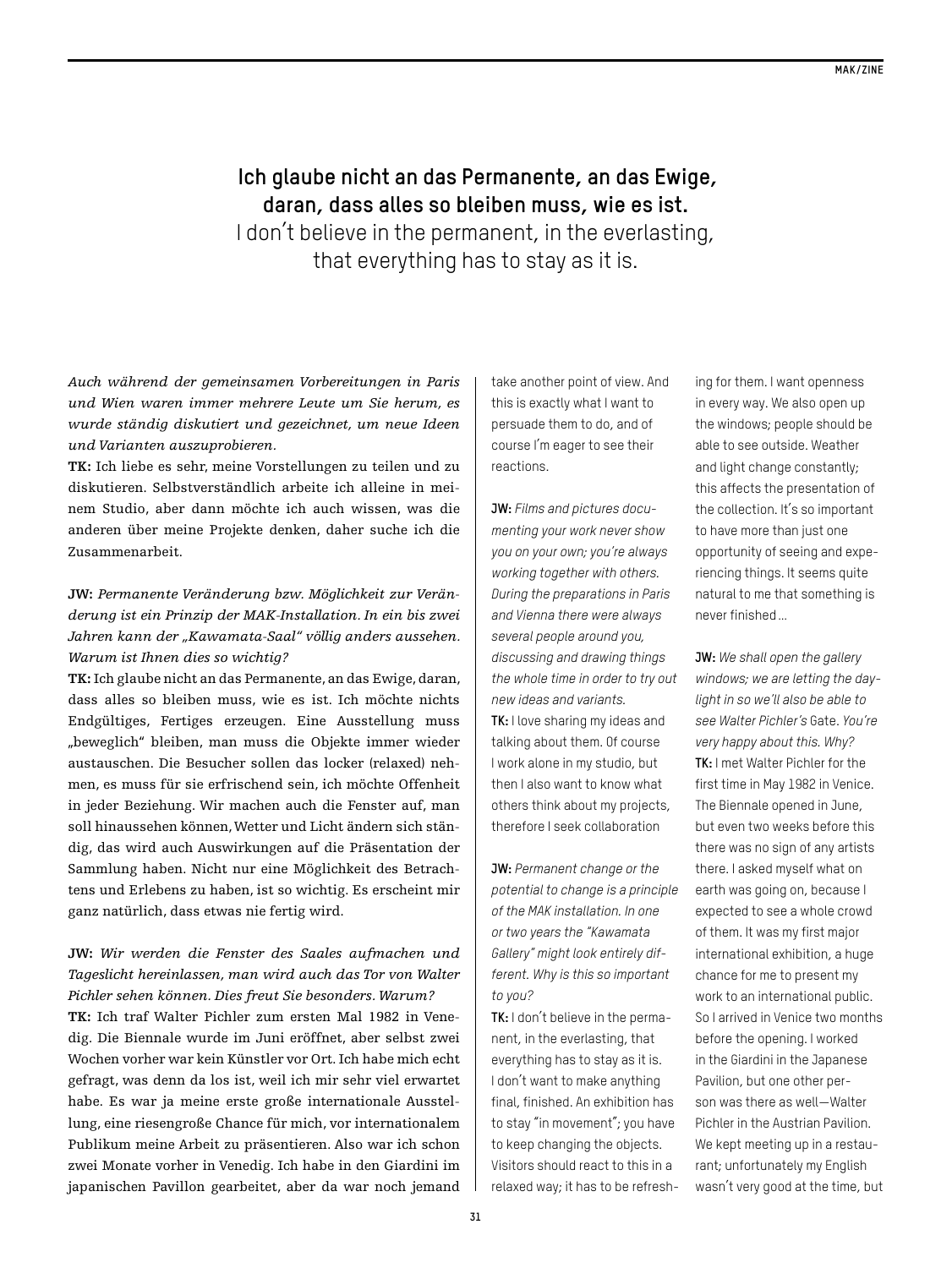

Tadashi Kawamata, Architektur-Skizzen für das MAK/Wien, 2013 Tadashi Kawamata, architectural sketches for MAK/ Vienna, 2013 © Tadashi Kawamata